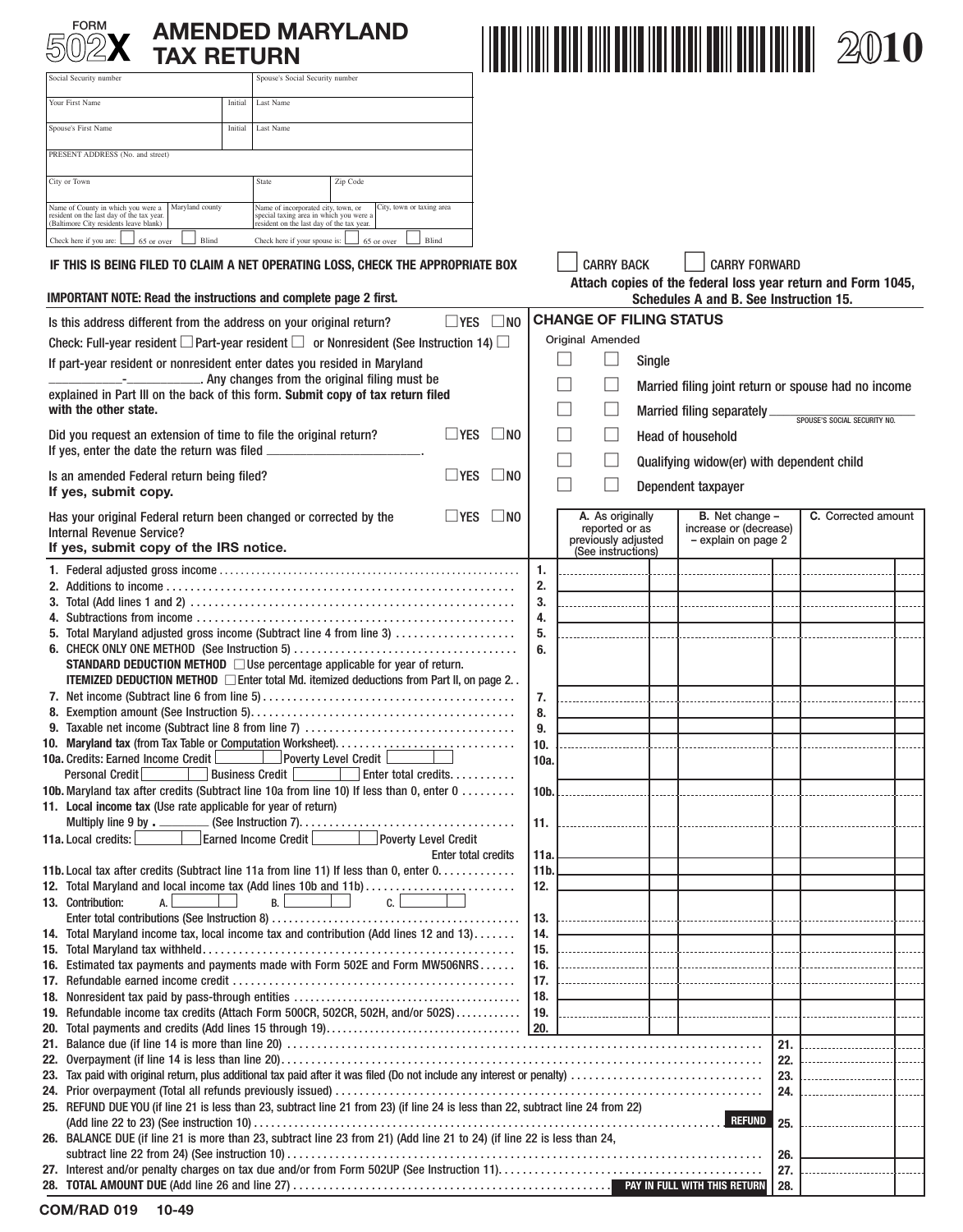### **MARYLAND FORM 502X, Page 2 2010**



 tax return. If there are no changes to the amounts claimed on your original Maryland return, check here  $\Box$  and complete **I. INCOME AND ADJUSTMENTS TO INCOME:** You must complete the following using the amounts from your federal income Column A and line 17 of Column C.

| <b>INCOME AND ADJUSTMENTS INFORMATION</b><br>(See Instruction 4) |                                                                           | A. As originally<br>reported or as<br>previously adjusted | <b>B.</b> Net increase<br>or (decrease) | C. Corrected amount |  |
|------------------------------------------------------------------|---------------------------------------------------------------------------|-----------------------------------------------------------|-----------------------------------------|---------------------|--|
|                                                                  |                                                                           |                                                           |                                         |                     |  |
|                                                                  |                                                                           |                                                           |                                         |                     |  |
|                                                                  |                                                                           |                                                           |                                         |                     |  |
|                                                                  |                                                                           |                                                           |                                         |                     |  |
|                                                                  |                                                                           |                                                           |                                         |                     |  |
|                                                                  |                                                                           |                                                           |                                         |                     |  |
|                                                                  |                                                                           |                                                           |                                         |                     |  |
|                                                                  |                                                                           |                                                           |                                         |                     |  |
|                                                                  |                                                                           |                                                           |                                         |                     |  |
|                                                                  |                                                                           |                                                           |                                         |                     |  |
|                                                                  |                                                                           |                                                           |                                         |                     |  |
|                                                                  |                                                                           |                                                           |                                         |                     |  |
|                                                                  |                                                                           |                                                           |                                         |                     |  |
|                                                                  |                                                                           |                                                           |                                         |                     |  |
|                                                                  |                                                                           |                                                           |                                         |                     |  |
|                                                                  |                                                                           |                                                           |                                         |                     |  |
|                                                                  |                                                                           |                                                           |                                         |                     |  |
|                                                                  | 17. Adjusted gross income (Subtract line 16 from 15) (Enter on page 1, in |                                                           |                                         |                     |  |

**II. ITEMIZED DEDUCTIONS:** If you itemized deductions on your Maryland return, you must complete the following. If there are no changes to the amounts claimed on your original Maryland return, check here  $\Box$  and complete Column A and line 11 of Column C.

|                                                                                          | A. As originally<br>reported or as<br>previously adjusted | <b>B.</b> Net increase<br>or (decrease) | <b>C.</b> Corrected amount |  |
|------------------------------------------------------------------------------------------|-----------------------------------------------------------|-----------------------------------------|----------------------------|--|
|                                                                                          |                                                           |                                         |                            |  |
|                                                                                          |                                                           |                                         |                            |  |
|                                                                                          |                                                           |                                         |                            |  |
|                                                                                          |                                                           |                                         |                            |  |
|                                                                                          |                                                           |                                         |                            |  |
|                                                                                          |                                                           |                                         |                            |  |
|                                                                                          |                                                           |                                         |                            |  |
|                                                                                          |                                                           |                                         |                            |  |
| 8. Enter state and local income taxes included on line 2 or from worksheet               |                                                           |                                         |                            |  |
|                                                                                          |                                                           |                                         |                            |  |
| 10. Less deductions during period of nonresident status (See Instructions 13 & 14)  10 L |                                                           |                                         |                            |  |
| 11. Total Maryland deductions (Subtract line 10 from line 9) (Enter on page 1,           |                                                           |                                         |                            |  |

**III. EXPLANATION OF CHANGES TO INCOME, DEDUCTIONS AND CREDITS:** Enter the line number from page 1 for each item you are changing and give the reason for each change. Attach any required supporting forms and schedules for items changed.

it is true, correct and complete. If prepared by a person other than taxpayer, the declaration is based on all information of which the preparer has any knowledge. Under penalties of perjury, I declare that I have examined this return, including accompanying schedules and statements, and to the best of my knowledge and belief

Check here  $\Box$  if you authorize your preparer to discuss this return with us.

**COMPTROLLER OF MARYLAND** Make checks payable and mail to: It is recommended that you write your<br>Social Security number on your check in blue or black ink.

| Your signature     | .<br>Date | <br>Signature of preparer    |  |  |
|--------------------|-----------|------------------------------|--|--|
| Spouse's signature | .<br>Date | <b>Address and telephone</b> |  |  |

other than taxpayer **Example 2** Preparer's SSN or PTIN (Required by Law)

e number of preparer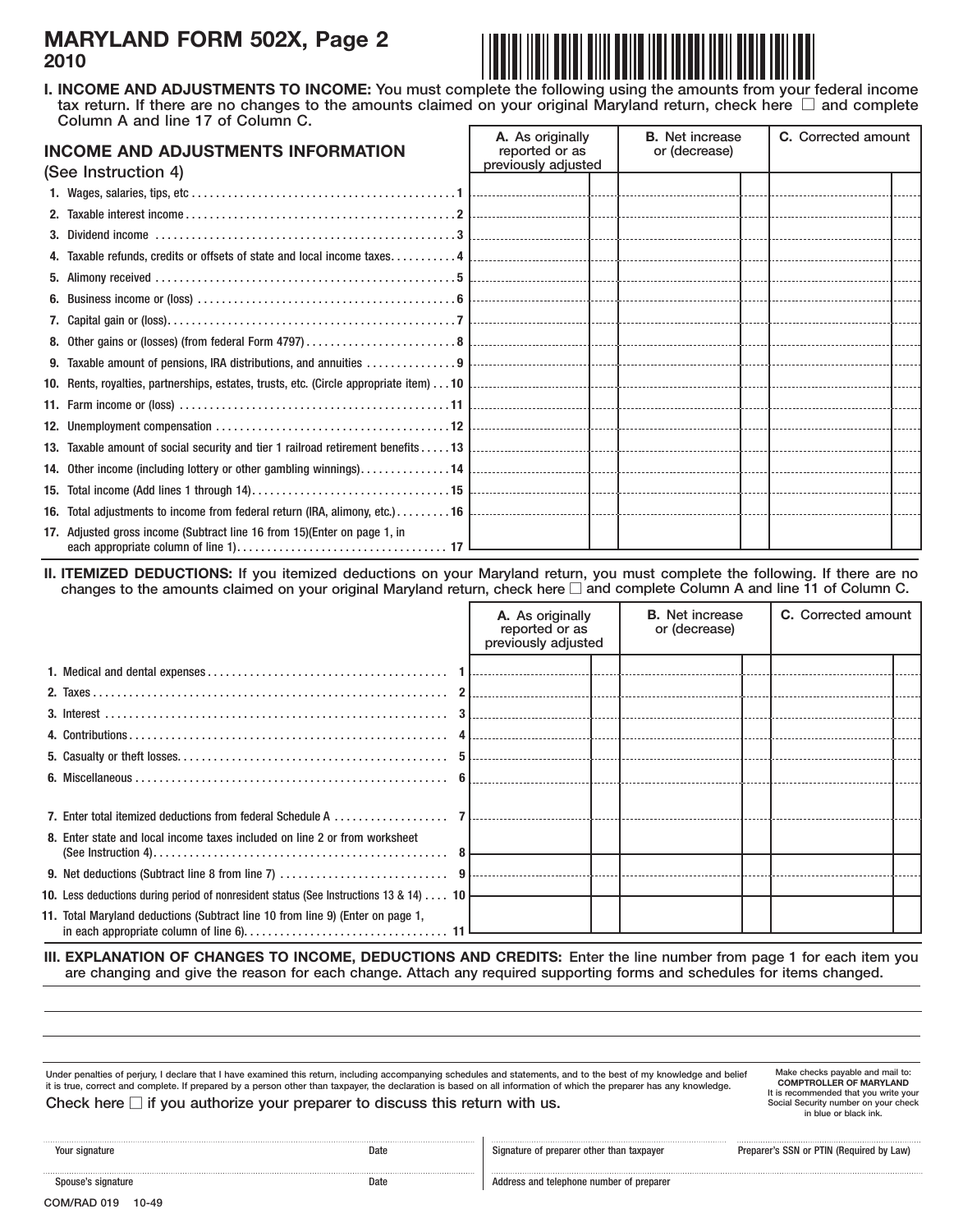#### **MARYLAND AMENDED INCOME TAX RETURN**  FORM 502X **EXAMPLE AX RETURN 2010**

## **IMPORTANT NOTES**

 $\int$ The instructions included here should enable you to complete an amended return for tax years beginning 01/01/2010. If you must amend a tax year prior to 2010, you should obtain an amended tax return and tax booklet for the year you wish to amend so that you will have the proper instructions and rates. Nonresidents, see Instruction 14 to determine which form to file.

Changes made as part of an amended return are subject to audit for up to three years from the date that the amended return is filed.

#### **WHEN AND WHERE TO FILE**

Generally, Form 502X must be filed within three years from the date the original return was due (including extensions) or filed.The following exceptions apply.

- • A claim filed after three years, but within two years from the time the tax was paid is limited to the amount paid within the two years immediately before filing the claim.
- • A claim for refund based on a federal net operating loss carryback must be filed within 3 years after the due date (including extensions) of the return for the tax year of the net operating loss.
- • A claim for refund resulting from a credit for taxes paid to another state must be filed within one year of the date of the final notification by the other state that income tax is due.
- • If the claim for refund or credit for overpay- ment resulted from a final determination made by an administrative board or an appeal of a decision of an administrative board, that is more than three years from the date of filing the return or more than two years from the time the tax was paid, the claim for refund must be filed within one year of the date of the final decision of the administrative board or final decision of the highest court to which an appeal of the administrative board is taken.
- • If the Internal Revenue Service issues a final determination of adjustments that would result in a decrease to Maryland taxable income, file Form 502X within one year after the final

adjustment report or the final court decision if appealed.

 • If the Internal Revenue Service issued a final determination of adjustments that would result in an increase to Maryland taxable income, file Form 502X within ninety days after the final determination.

**Do not file an amended return until sufficient time has passed to allow the original return to be processed. For current year returns, allow at least six weeks.** Please note that no refund for less than \$1.00 will be issued.

The amended return must be filed with the Comptroller of Maryland, Revenue Administration Division, Annapolis, Maryland 21411-0001.

For more information regarding refund limitations, see Administrative Release 20.

#### **PROTECTIVE CLAIMS**

 AND WHERE TO FILE. The Comptroller may A protective claim is a claim for a specific amount of refund filed on an amended return with a request that the Comptroller delay acting on the refund request. The claim for refund may not be based on a federal audit. The delay requested must be due to a pending decision by a state or federal court which will affect the outcome of the refund, or for reasonable cause. The protective claim must be filed in accordance with the limitations outlined in the section WHEN accept or reject a protective claim. If rejected, the taxpayer will be informed of a right to a hearing. We cannot accept a protective claim unless an original return has been filed.

#### **PENALTIES**

There are severe penalties for failing to file a tax return, failing to pay any tax when due, filing false or fraudulent returns or making a false certification. The penalties include criminal fines, imprisonment and a penalty on your taxes. In addition, interest is charged on amounts not paid when due.

 To collect unpaid taxes, the Comptroller is directed to enter liens against the salary, wages or property of delinquent taxpayers.

#### **PRIVACY ACT INFORMATION**

 The Revenue Administration Division requests information on tax returns to administer the income tax laws of Maryland, including determination and collection of correct taxes. If you fail to provide all or part of the requested information, the exemptions, exclusions, credits, deductions or adjustments may be disallowed and you may owe more tax. In addition, the law provides penalties for failing to supply information required by law or regulations.

You may look at any records held by the Revenue Administration Division which contain personal information about you. You may inspect such records, and you have certain rights to amend or correct them.

 cer's official capacity. The information may also be As authorized by law, information furnished to the Revenue Administration Division may be given to the United States Internal Revenue Service, a proper official of any state that exchanges tax information with Maryland and to an officer of this state having a right to the information in that offiobtained with a proper legislative or judicial order.

#### **USE OF FEDERAL RETURN**

Most changes to your federal return will result in changes on your Maryland return and you will need the information from your federal amendment to complete your Maryland amended return. Therefore, complete your federal return first. Maryland law requires that your income and deductions be entered on your Maryland return exactly as they were reported on your federal return. However, all items reported on your Maryland return are subject to verification, audit and revision by the Maryland Comptroller's Office.

**If you are amending your federal return, attach a photocopy of the federal Form 1040X and any revised schedules to your Maryland Form 502X.** If your tax has been increased by the Internal Revenue Service, you must report this increase to the Maryland Revenue Administration Division within ninety (90) days from the final IRS determination.

## **SPECIFIC INSTRUCTIONS**

NAME, ADDRESS AND YEAR INFORMATION. Enter the year, Social Security number, correct name and current address in the the correct county, city or taxing area for the last day of the tax yea **let be sure to answer "Yes"** to the first question. **NAME, ADDRESS AND YEAR INFORMATION.** Enter the year, Social Security number, correct name and current address in the boxes. Be sure to check the appropriate box if you or your spouse are 65 or over or blind on the last da **the correct county, city or taxing area for the last day of the tax year being amended. If your address is different from the address on** 



**ierry in Part III** on the back of Form 502X.<br> **in Part III** on the back of Form 502X. QUESTIONS. Answer all of the questions and attach copies of any federal notices, amended forms and schedules. If filing your<br>amended return for a Net Operating Loss Carryback or Carryforward, check the appropriate box. If **resident or nonresident, provide the dates you resided in Maryland for the tax year and explain any changes from your original filing** 

**3** FILING STATUS. Enter the filing status you used on your original return and show any change of filing status. Your filing status <br>Should correspond to the filing status used on your federal return. **should correspond to the filing status used on your federal return.** 

Generally, you may not change from married<br>filing joint to married filing separately after the

original due date of the return. Any change in fil-<br>the signature of both spouses. Enter a complete

ing status to or from married filing joint requires explanation in Part III on the back of Form 502X.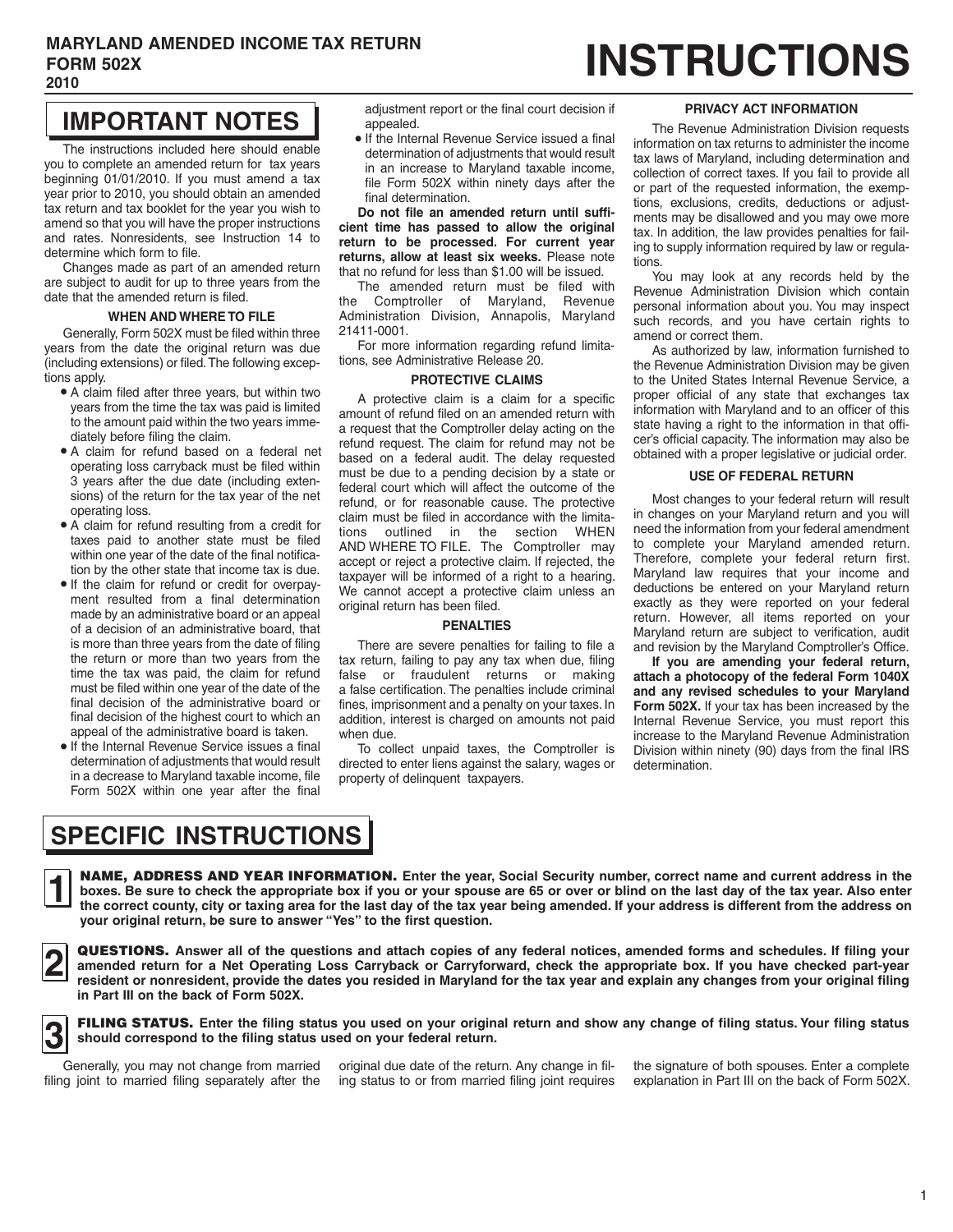# **1** TURN THE FORM OVER AND COMPLETE PAGE 2.

### □ **PART I - Page 2**

Enter your original or previously adjusted amounts of income in Column A. Enter any increase (or decrease) in Column B and enter the corrected amounts in Column C. If you are not making any changes to your income as previously reported, complete Column A only and enter the total on line 17 of Column C.

#### **PART II - Page 2**

If you itemized deductions, enter your original or previously adjusted amounts in Column

#### NOW COMPLETE THE FRONT OF FORM 502X. **COLUMNS A-C**

In Column A, enter the amounts from your return as originally filed or as previously adjusted or amended.

In Column B, enter the net increase or net decrease for each line you are changing. Show

A. Enter any increase (or decrease) in Column B and enter the corrected amounts in Column C. If you are not making any changes to your deductions as previously reported, complete Column A only and enter the total on line 11 of Column C.

**NOTE:** Any amount deducted as contributions of Preservation and Conservation Easements for which a credit is claimed on Form 502CR must be included on line 8.

all decreases in parentheses. Explain each change in Part III of Form 502X and attach any related schedule or form. If you need more space, show the required information on an attached statement.

#### **PART III**

Use this section to provide a detailed explanation of the changes being made on the amended return. A filing status change must be fully explained here. If this is a part-year or nonresident return, give the dates you resided in Maryland for the tax year.

Enter the line number from page 1 for each item you are changing and state the reason for the change. Be sure to attach any required schedules or forms.

For Column C, add the increase in Column B to the amount in Column A, or subtract the Column B decrease from Column A. For any item you do not change, enter the amount from Column A in Column C.

# **5** FIGURE YOUR MARYLAND TAX.

**EXECUTE:** LINE 1 – Income and adjustments from<br>federal return. Copy the amounts from your  **LINE 1 – Income and adjustments from**  federal amended return or as corrected by the IRS and enter a complete explanation of the changes in Part III.

**LINE 2 – Additions to income.** For decoupling and tax preference items and amounts to be added when credits are claimed, attach corrected Maryland Form(s) 500DM, 502TP, 502CR or 500CR. Enter an explanation of the changes in Part III.

**LINE 4 – Subtractions from income.** Enter items such as child care expenses, pension exclusion and other subtractions (shown in the instructions for your original return). Attach revised Form 502SU if there were any changes

to that form. Enter an explanation of the changes in Part III and attach any corrected forms.

#### **LINE 6 – Method of computation.**

Filing Status

Head of household Qualifying widow(er) with dependent child

 **Standard deduction method.** The standard deduction is 15% of the Maryland adjusted gross income with the following minimums and maximums.

Single – Minimum of \$1,500 and<br>Married filing separately – maximum of \$2,000 Married filing separately Dependent taxpayer

**Filing Status**<br>Married filing joint or – Minimum of \$3,000 and<br>maximum of \$4,000 spouse had no income

**Itemized deduction method.** Check the box and enter your total Maryland itemized deductions.

**LINE 8 – Exemptions.** Multiply exemptions for taxpayers 65 or over or blind by \$1,000, the personal exemption is \$3,200. This exemption is partially reduced once the taxpayer's federal adjusted gross income exceeds \$100,000 (\$150,000 if filing Joint, Head of Household, or Qualifying Widow(er) with Dependent Child). If you are subject to this reduction, see the exemption chart, Instruction 10 of the Resident Booklet.

**LINE 10 – Computing the tax.** Line 9 will be your Maryland taxable income. Use the rate .<br>schedule below.

|                                                                                                                                                                                |                                                                                                                                                                                                                                                                                                                                                                               | <b>Tax Year Beginning 2010</b>                                                                                                                                       |                                                                                                                                                                                                                                                                                                                                                                               |  |  |  |  |
|--------------------------------------------------------------------------------------------------------------------------------------------------------------------------------|-------------------------------------------------------------------------------------------------------------------------------------------------------------------------------------------------------------------------------------------------------------------------------------------------------------------------------------------------------------------------------|----------------------------------------------------------------------------------------------------------------------------------------------------------------------|-------------------------------------------------------------------------------------------------------------------------------------------------------------------------------------------------------------------------------------------------------------------------------------------------------------------------------------------------------------------------------|--|--|--|--|
|                                                                                                                                                                                | Tax rate schedule I                                                                                                                                                                                                                                                                                                                                                           | Tax rate schedule II                                                                                                                                                 |                                                                                                                                                                                                                                                                                                                                                                               |  |  |  |  |
|                                                                                                                                                                                | (for taxpayers filing as Single, Married Filing Separately, or as Dependent<br>Taxpayers. This rate is also used for taxpayers filing as Fiduciaries.)                                                                                                                                                                                                                        |                                                                                                                                                                      | (for taxpayers filing Joint Returns, Head of Household,<br>or for Qualifying Widows/Widowers.)                                                                                                                                                                                                                                                                                |  |  |  |  |
| Taxable Net Income is:<br><b>But Not Over</b><br>Over                                                                                                                          | <b>Maryland Tax is:</b>                                                                                                                                                                                                                                                                                                                                                       | Taxable Net Income is:<br><b>But Not Over</b><br>Over                                                                                                                | <b>Maryland Tax is:</b>                                                                                                                                                                                                                                                                                                                                                       |  |  |  |  |
| 0<br>1,000<br>- \$<br>1.000<br>2,000<br>2.000<br>3,000<br>3,000<br>150,000<br>150,000<br>300,000<br>300,000<br>500,000<br>500,000<br>1.000.000<br>1,000,000<br>$- - - - - - -$ | 2% of the amount<br>\$20 plus 3% of the excess over \$1,000<br>\$50 plus 4% of the excess over \$2,000<br>\$90 plus 4.75% of the excess over \$3,000<br>\$7,072.50 plus 5% of the excess over \$150,000<br>\$14,572.50 plus 5.25% of the excess over \$300,000<br>\$25,072.50 plus 5.5% of the excess over \$500,000<br>\$52,572.50 plus 6.25% of the excess over \$1,000,000 | S<br>0S<br>1,000<br>1.000<br>2.000<br>2.000<br>3.000<br>3.000<br>200,000<br>200.000<br>350.000<br>350,000<br>500.000<br>500,000<br>1,000,000<br>1.000.000<br>------- | 2% of the amount<br>\$20 plus 3% of the excess over \$1,000<br>\$50 plus 4% of the excess over \$2,000<br>\$90 plus 4.75% of the excess over \$3,000<br>\$9,447.50 plus 5% of the excess over \$200,000<br>\$16,947.50 plus 5.25% of the excess over \$350,000<br>\$24,822.50 plus 5.5% of the excess over \$500,000<br>\$52,322.50 plus 6.25% of the excess over \$1,000,000 |  |  |  |  |

#### **6** EARNED INCOME CREDIT, POVERTY LEVEL CREDIT, CREDITS FOR INDIVIDUALS AND BUSINESS TAX CREDITS. Enter each credit being claimed in the appropriate box on line 10a. **each credit being claimed in the appropriate box on line 10a.**

You may claim a credit equal to one-half of<br>your federal earned income credit on line 10a. If your federal earned income credit on line 10a. If credit. If you were a part-year resident or a non-<br>you were a part-year resident or a nonresident, resident, you must prorate the poverty level documentation or certificati you must prorate the earned income credit using credit using the Maryland income factor. See Instruction 13. Instruction 13.

less than the poverty level guidelines. Please<br>refer to the instructions and worksheet in the

resident, you must prorate the poverty level documentation or certifications.<br>credit using the Maryland income factor. See If the total credits on line 10a are greater than

should be entered in the appropriate box on line 10a. If these amounts are different from the origi-

Maryland tax booklet to compute the allowable nal return, be sure to attach the completed Form credit. If you were a part-year resident or a non-<br>502CR and/or Form 500CR with appropriate

 the Maryland income factor. See Instruction 13. Instruction 13. the tax on line 10, enter zero on line 10b. The You may also claim a credit on line 10a equal Personal income tax credits from Form 502CR credits entered on line 10a are nonrefundable.<br>to 5% of your earned income if your income is and business tax credits from Form 500C For information concerning refundable credits, see Instruction 9.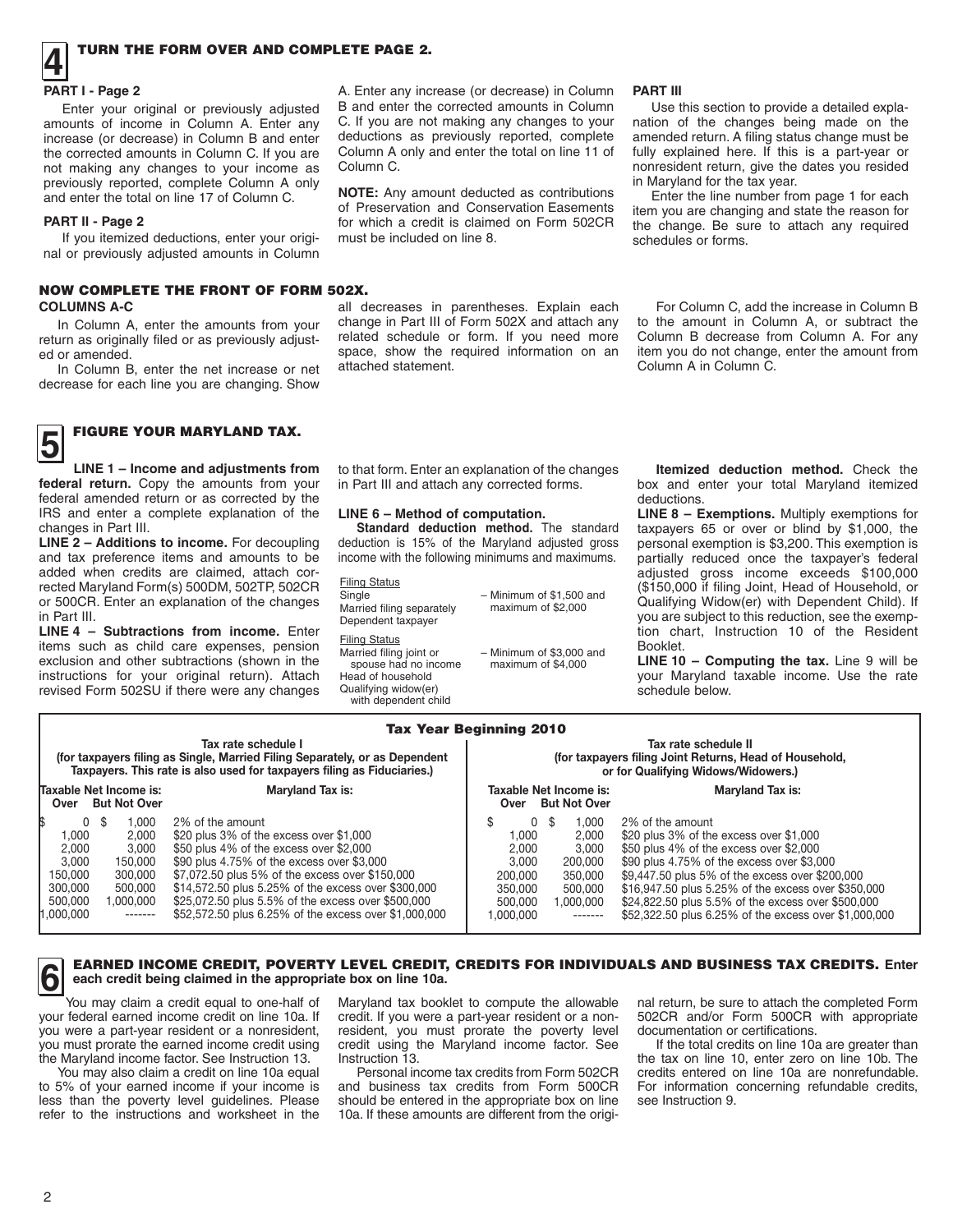The local income tax is calculated by multiply-<br>ing the taxable net income from line 9 by the local ing the taxable net income from line 9 by the local line 11. credits and enter the result on line 11a. If you<br>tax rate shown on the following Local Tax Rate A separate calculation of the earned income were a part-year resi tax rate shown on the following Local Tax Rate A separate calculation of the earned income were a part-year resident, you must prorate the Chart. Use the local tax rate for the county (or credit is required when computing Chart. Use the local tax rate for the county (or credit is required when computing the local local credits using the Maryland income factor.<br>Baltimore City) in which you resided on income tax. Use the worksheets in the app

income tax. Use the worksheets in the appropri-

the last day of the tax year. Enter the result on ate Maryland tax booklet to compute the local<br>line 11. If you

| 2010 Tax Rate Chart     |       |                               |       |  |  |  |  |
|-------------------------|-------|-------------------------------|-------|--|--|--|--|
| <b>Subdivision</b>      | 2010  | <b>Subdivision</b>            | 2010  |  |  |  |  |
| <b>Baltimore City</b>   | .0305 | <b>Harford County</b>         | .0306 |  |  |  |  |
| <b>Allegany County</b>  | .0305 | <b>Howard County</b>          | .0320 |  |  |  |  |
| Anne Arundel County     | .0256 | Kent County                   | .0285 |  |  |  |  |
| <b>Baltimore County</b> | .0283 | <b>Montgomery County</b>      | .0320 |  |  |  |  |
| <b>Calvert County</b>   | .0280 | <b>Prince George's County</b> | .0320 |  |  |  |  |
| Caroline County         | .0263 | Queen Anne's County           | .0285 |  |  |  |  |
| <b>Carroll County</b>   | .0305 | St. Mary's County             | .0300 |  |  |  |  |
| Cecil County            | .0280 | Somerset County               | .0315 |  |  |  |  |
| <b>Charles County</b>   | .0290 | <b>Talbot County</b>          | .0225 |  |  |  |  |
| Dorchester County       | .0262 | <b>Washington County</b>      | .0280 |  |  |  |  |
| <b>Frederick County</b> | .0296 | <b>Wicomico County</b>        | .0310 |  |  |  |  |
| <b>Garrett County</b>   | .0265 | <b>Worcester County</b>       | .0125 |  |  |  |  |

**CONTRIBUTIONS TO THE CHESAPEAKE BAY AND ENDANGERED SPECIES FUND. DEVELOPMENTAL DISABILITIES** Chesapeake Bay and Endangered Species Fund, 13B for the Developmental Disabilities Administration Waiting List Equity Fund and كالصبا<br>13C for the Maryland Cancer Fund. Any contribution will increase your balance due or r **8 CONTRIBUTIONS TO THE CHESAPEAKE BAY AND ENDANGERED SPECIES FUND, DEVELOPMENTAL DISABILITIES**<br>WAITING LIST EQUITY FUND AND MARYLAND CANCER FUND. Enter the amounts of your contribution in 13A for the<br>Chesapeake Bay and En **Chesapeake Bay and Endangered Species Fund, 13B for the Developmental Disabilities Administration Waiting List Equity Fund and contributions in the appropriate columns. Additional information concerning the funds is contained in the Maryland tax booklet for the tax year of the amended return.** 

**9** TAXES PAID AND CREDITS. Write your taxes paid and credits on lines 15-20.

□ Enter the correct amounts on lines 15 through 19 and attach any additional or corrected W-2 statements, photocopies of cancelled checks or money orders for estimated account payments not credited on your original return. Attach corrected Form 502CR and other state returns, or corrected Form 500CR, Form 502H, and/or Form 502S.

**Refundable Earned Income Credit.** You may be eligible for a refundable earned income credit if one-half of your federal earned income credit is greater than your Maryland tax. Please refer to the Refundable Earned Income Credit Worksheet in the Maryland tax booklet, and enter the allowable credit on line 17.

**Refundable Income Tax Credits.** Enter the total of your refundable income tax credits on line 19. You must attach Form 502CR.

- credit equal to the property tax credit a. NEIGHBORHOOD STABILIZATION CREDIT**.** Beginning with tax year 1999, individuals certified by Baltimore City or Baltimore County as qualified for the neighborhood stabilization credit may claim a granted by Baltimore City or Baltimore County. Attach a copy of the certification.
- b. H E R I T A G E S T R U C T U R E REHABILITATION TAX CREDIT. A credit is

allowed for 20% of qualified rehabilitation expenditures as certified by the Maryland Historical Trust. Attach a copy of Form 502H and certification.

SUSTAINABLE COMMUNITIES TAX CREDIT. A credit is allowed for certain percentage of qualified rehabilitation expenditures, as certified by the Maryland Historical Trust. Attach a copy of Form 502S and the certification.

c. REFUNDABLE BUSINESS INCOME TAX CREDIT. See Form 500CR for instructions and qualifications.

**10 BALANCE DUE OR OVERPAYMENT.** Calculate the balance due or overpayment by subtracting the total on line 20 from the amount on line 14 and enter the result on either line 21 or line 22. **amount on line 14 and enter the result on either line 21 or line 22.** 

ENTERT AND A SERVIEW THE THE TAND AND ENTERT INC. THE POSITION INC. THE PAID OF THE PAID OF THE PAID OF THE PAID OF THE PAID OF THE PAID OF THE PAID OF THE PAID OF THE PAID OF THE PAID OF THE PAID OF THE PAID OF THE PAID O overpayment from your original return plus any additional overpayments from prior amendments or adjustments on line 24.

#### **If there is an amount on line 21:**

- • and line 21 is more than line 23, you owe additional tax. Enter the difference on line 26 and compute the interest due using the interest rates in Instruction 11.
- • and there is also an amount on line 24, you owe additional tax. Add the two together and enter the total on line 26. Compute the interest due. See Instruction 11.
- • and line 21 is less than line 23, you are due a refund. Enter the difference on line 25.
- • and line 22 is more than line 24, you are due an additional refund. Enter the difference on line 25.

**If there is an amount on line 22:** 

- • and there is also an amount on line 23, you are due an additional refund. Add the two together and enter on line 25.
- • and line 22 is less than line 24, you owe additional tax. Enter the difference on line 26 and compute the interest due using the interest rates in Instruction 11.

#### **Previous interest and penalty**

Interest and/or penalty charges for the year you are amending, whether previously paid or still outstanding, may be adjusted as a result of your amendment. Any payments made on the account have been applied first to penalty, then to interest and lastly to tax due. These payments may require reallocation depending on the result of the amendment. We will notify you of the net balance due or refund when we have completed processing your Form 502X.

NOTE: If all or part of the overpayment on your original return was credited to an estimated tax account for next year, we cannot reduce or remove this credit without specific authorization from you. If you have a balance due, and wish to apply monies credited to a 2011 estimated tax account, please attach written authorization for the amount to be removed. Interest charges are assessed even if the balance due is removed from the 2011 account.